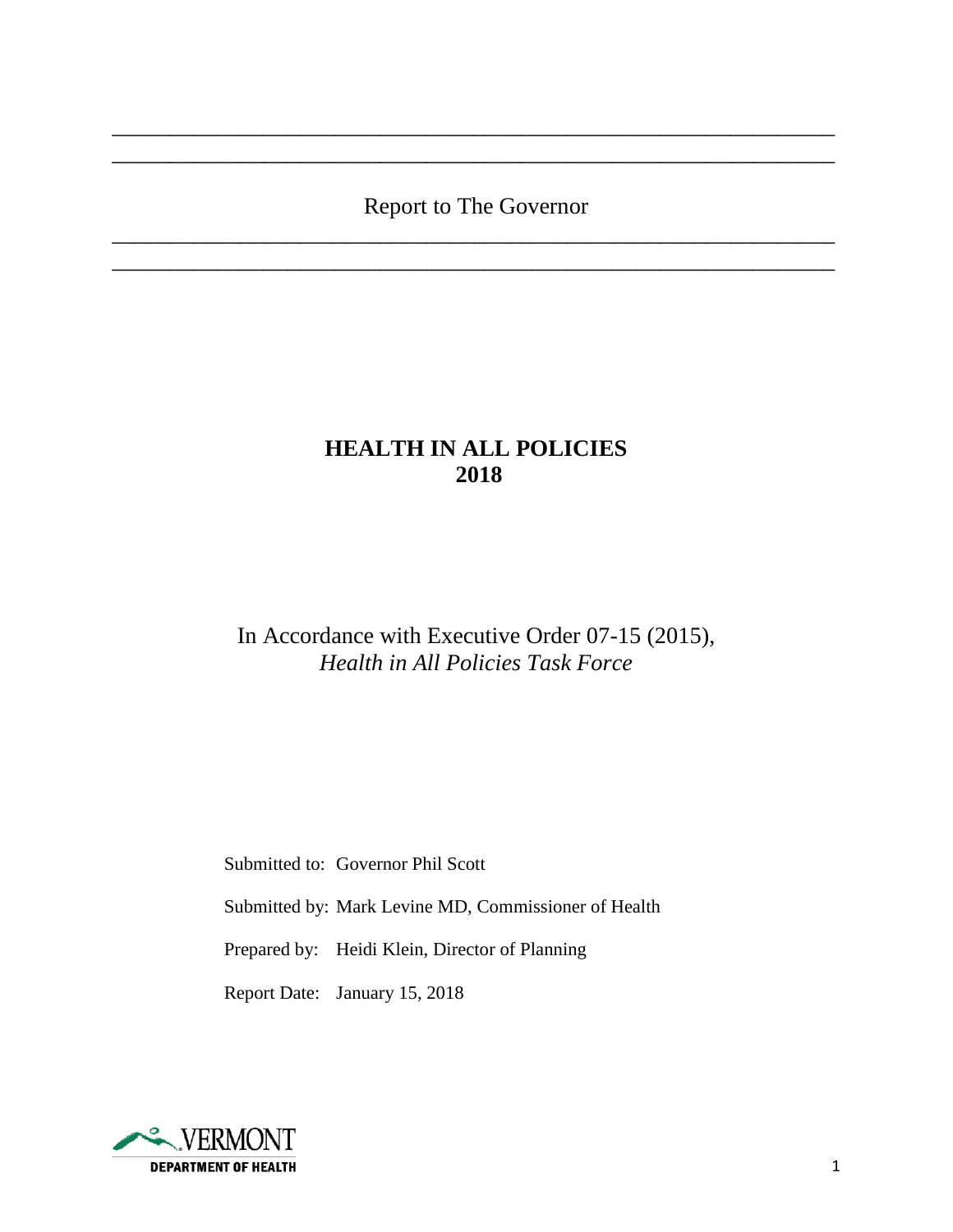# Contents

| Draft Beneficiary Mitigation Plan for the Volkswagen Environmental Mitigation Trust  6 |
|----------------------------------------------------------------------------------------|
|                                                                                        |

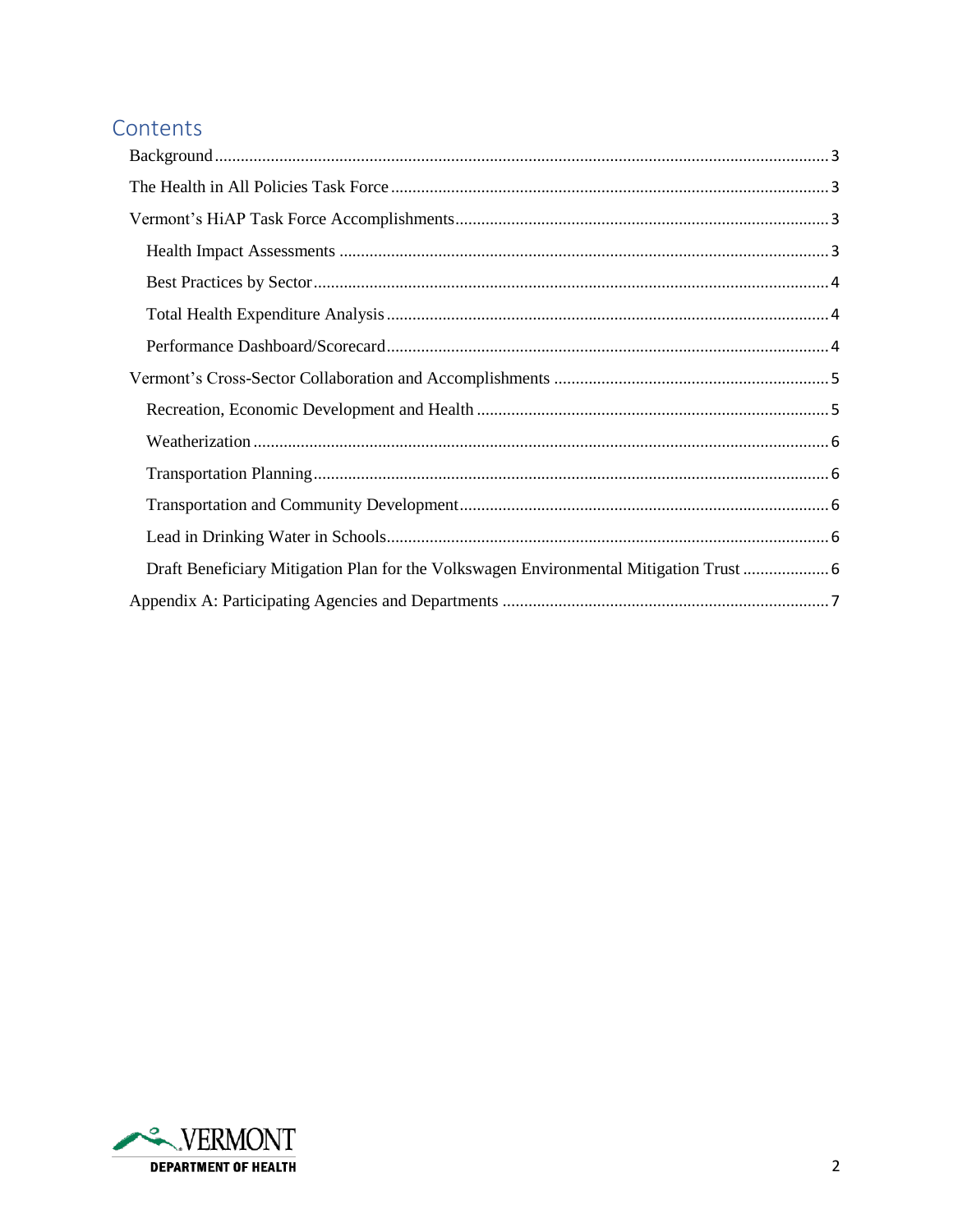## <span id="page-2-0"></span>Background

Health in All Policies is a collaborative approach to improve the health of all people by incorporating population health considerations into policy decision making. A Health in All Policies approach identifies the ways in which decisions in any sector influences health and how better population health can support the goals of many sectors.

## <span id="page-2-1"></span>The Health in All Policies Task Force

The Health in All Policies Task Force was established by Executive Order, October 2015 (see Appendix A) to stimulate and coordinate action across agencies to create healthy communities. The Task Force identifies programs, policies, and strategies to improve the health of Vermonters, especially vulnerable populations, while advancing shared goals such as promoting economic growth, protecting natural resources and agricultural lands, increasing the availability of affordable housing, improving air and water quality, improving infrastructure systems, promoting public health and active lifestyles, planning sustainable communities, increasing educational attainment and meeting the state's climate change goals.

The Task Force's work is based on the shared [Health and Equity Framework](http://www.healthvermont.gov/sites/default/files/documents/2017/03/ADM_Determinants_Equity.pdf) that describes the elements needed in Vermont communities to ensure that all people in Vermont have an equal opportunity to be healthy and live in healthy communities. The Task Force is committed to the values of equity, access and affordability in alignment with the governmental priorities to promote economic vitality and address vulnerable populations.

The Health in All Policies Task Force is charged with reporting annually on the following:

- 1. Potential opportunities to include health criteria in regulatory, programmatic and budgetary decisions;
- 2. Promising practices in other jurisdictions to identify opportunities for innovation and coordination across sectors that include consideration of potential positive and negative health impacts of decisions; and
- 3. Evidence-based actions and policies to improve the wellness of state employees across state government, including healthy food procurement policies.

## <span id="page-2-2"></span>Vermont's HiAP Task Force Accomplishments

### <span id="page-2-3"></span>Health Impact Assessments

Health Impact Assessments (HIA) are data-driven examinations of proposed projects and policies that shape our communities. Based on the data collected in the HIA process, recommendations are offered for practical strategies to enhance positive health outcomes – and minimize negative ones – in a broad array of policies and projects that fall outside of the traditional public health arena, including transportation, land use, housing, and economic development. The following HIAs were conducted in 2017:

• The Department of Health Burlington District Office completed a Health Impact Assessment of school transportation policy in the newly consolidated Essex Westford Educational Community Unified Union School District. Prior to consolidation the separate school districts had three different policies. School consolidation compelled the district to create a single transportation plan that was equitable across the district. The HIA sought to consider how the options would impact student

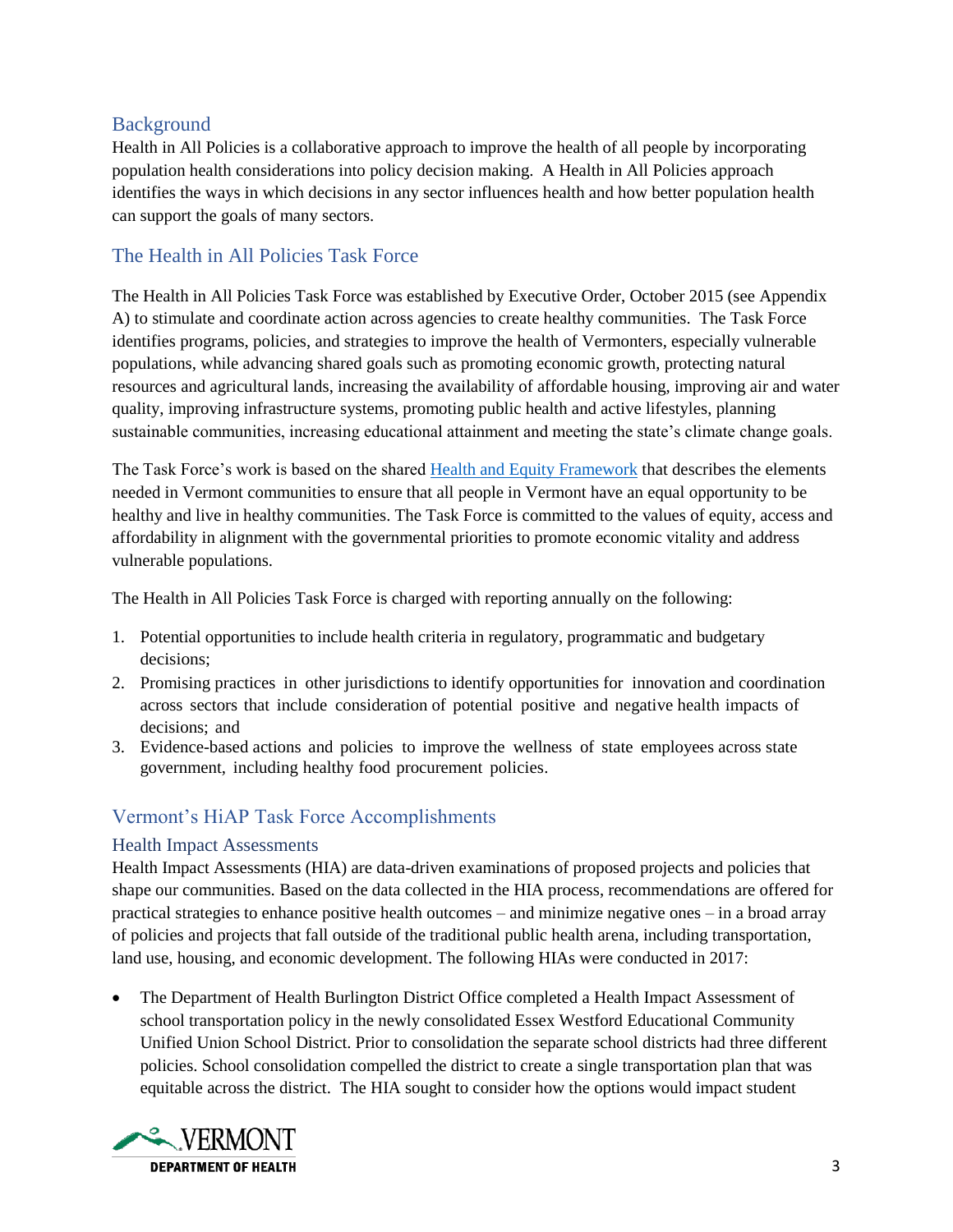walking and biking to school.

• Currently, the Health Department is working with the Agency of Transportation and private partners (Vermont Energy Investment Corporation, the Chittenden Regional Planning Commission) to conduct a HIA on a proposed policy for the state to incentivize public transit use for all state employees.

### <span id="page-3-0"></span>Best Practices by Sector

The Task Force developed inventories of best practices for including health in departmental regulatory, programmatic and budgetary decisions for each relevant sector (e.g. energy, natural resources, economic development). As a first step, the Health Department developed best practice inventories based on a review of the literature, actions in other states and localities, and discussions with leaders engaged in promoting HiAP approaches. The best practice inventory was then reviewed by appropriate agency to identify which practices have been adopted in Vermont, and which might be considered for future action. The final best practice inventories are published on the Health Department website [\(http://www.healthvermont.gov/about/vision/health-all-policies\)](http://www.healthvermont.gov/about/vision/health-all-policies).<sup>1</sup>

### <span id="page-3-1"></span>Total Health Expenditure Analysis

The [Total Health Expenditure Analysis](http://www.healthvermont.gov/about-us/our-vision-mission/building-culture-health) (THEA) is a tool for assessing cross-sector investments in health promoting and protecting programs by non-health sectors. Using the taxonomy and framework developed by the Health Department, fiscal year 2015 expenditure data was collected and analyzed from the Health Department, Department of Mental Health (DMH), Agency of Transportation (AOT), and Vermont Agency of Agriculture, Food and Markets (VAAFM). Following are a few highlights from the analyses:

- VAAFM attributed 74% of its State Fiscal Year 2015 spending on the health-related issues of food availability and access; food safety, and occupational health; which amounted to approximately \$13,114,000. VAAFM spent 62% of this health-related spending on the programs related to the natural/built environment and 29% on programs related to economic stability.
- AOT attributed 7% of its spending as health-related activities (approximately \$46,000,000) to improve safety, walkability, biking and transit with 62% of that spending on programs and investments related to the natural/built environment.

### <span id="page-3-2"></span>Performance Dashboard/Scorecard

The Task Force is developing a performance dashboard to track progress in meeting its work and to demonstrate the shared commitment to including health in all agencies' policies, programs and budgets. This Dashboard is intended to align with other existing performance management activities within agencies and report on progress related to best practices. Each Task Force member identified one to two performance metrics.

<sup>&</sup>lt;sup>1</sup> Inventories have been developed and published for the following: Agency of Agriculture, Food & Markets (VAAFM), Agency of Commerce and Community Development (ACCD), Agency of Natural Resources (ANR), Agency of Transportation (AOT), Agency of Education (AOE), Public Service Department (PSD), and Housing (as part of ACCD). A best practice inventory for the Agency of Administration, specifically, the Department of Building and General Services (BGS), is currently in progress.



 $\overline{\phantom{a}}$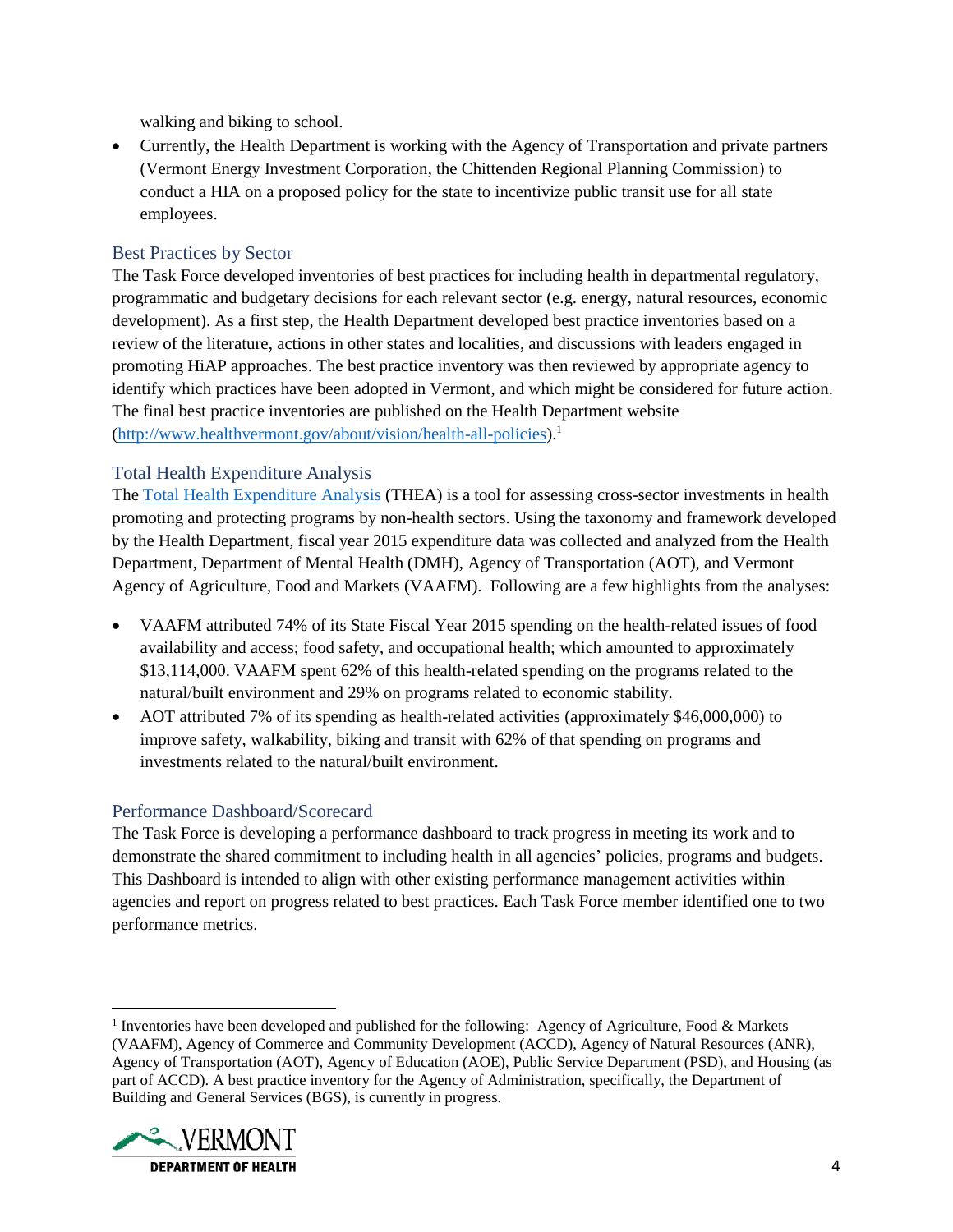# <span id="page-4-0"></span>Vermont's Cross-Sector Collaboration and Accomplishments

There are numerous examples of cross-sector and multi-agency collaboration at the state and local level that either directly seek to protect and promote health or are aimed at creating communities with the conditions for health and well-being. The following is a brief description of a few illustrative and notable initiatives in 2017.

### <span id="page-4-1"></span>Recreation, Economic Development and Health

The [Vermont Outdoor Recreation Economic Collaborative](http://fpr.vermont.gov/VOREC) (VOREC) seeks to engage businesses, government, the nonprofit sector and the public to identify specific outcomes that promote business opportunities, increase participation opportunities, and strengthen the quality and stewardship of our recreational resources. Health Department staff joined VOREC to share the Department's "3-4-50" efforts as a model initiative that demonstrates the connection between outdoor recreation, economic development and health. 3-4-50 is an initiative to discuss with Vermonters how, just three behaviors (poor nutrition, lack of physical activity, and tobacco use) lead to four chronic diseases (cancer, heart disease and stroke, type 2 diabetes, and lung disease), which result in more than 50% of all deaths in Vermont. Vermont will not be able to realize significant economic growth without turning the tide on chronic disease that affects workers and businesses in reduced productivity and increased health care costs. Investments that make the state a healthier place to live for all people – like expanding recreational opportunities, building bike paths, and promoting smoke-free worksites – increases desirability for both employers and employees.

### Healthy Food Access

There is a growing recognition that access to healthy, nutritious food is essential to health and wellbeing. As a result, both private and public partners are implementing policies and practices to ensure Vermont's most vulnerable populations have access to healthy food. This includes:

- Vermont State Parks (and some municipal parks) changing their offerings at concession stands,
- **State cafeterias** adjusting their menus,
- **Food shelves** across the state increasing their local fresh food and showcasing it in a way to increase distribution,
- **Farm to School** and now Farm to Preschool programs supported through a multi-agency collaboration of the Agency of Agriculture, Farms and Markets, the Agency of Education Child Nutrition Program, the Health Department and Vermont Food Education Every Day program which has led to improvements in health outcomes; and
- **Direct to consumer markets** in varying locations. This year, 2 additional markets were added to state held locations: 1 in Montpelier and 1 in Waterbury.
- **Health care providers** at UVMMC adding food insecurity questions to screenings and referring families in needs to food resources (health systems and policy change).

Of particular note this year, VAAFM led an inter-agency team on local procurement, which largely focused on local food procurement by state-run institutions. As a result, the Department of Corrections is developing strategies to procure more local produce and working to improve information technology infrastructure to better track local procurement. Currently, local purchases represent 8% of the total food budget for the Department of Corrections.

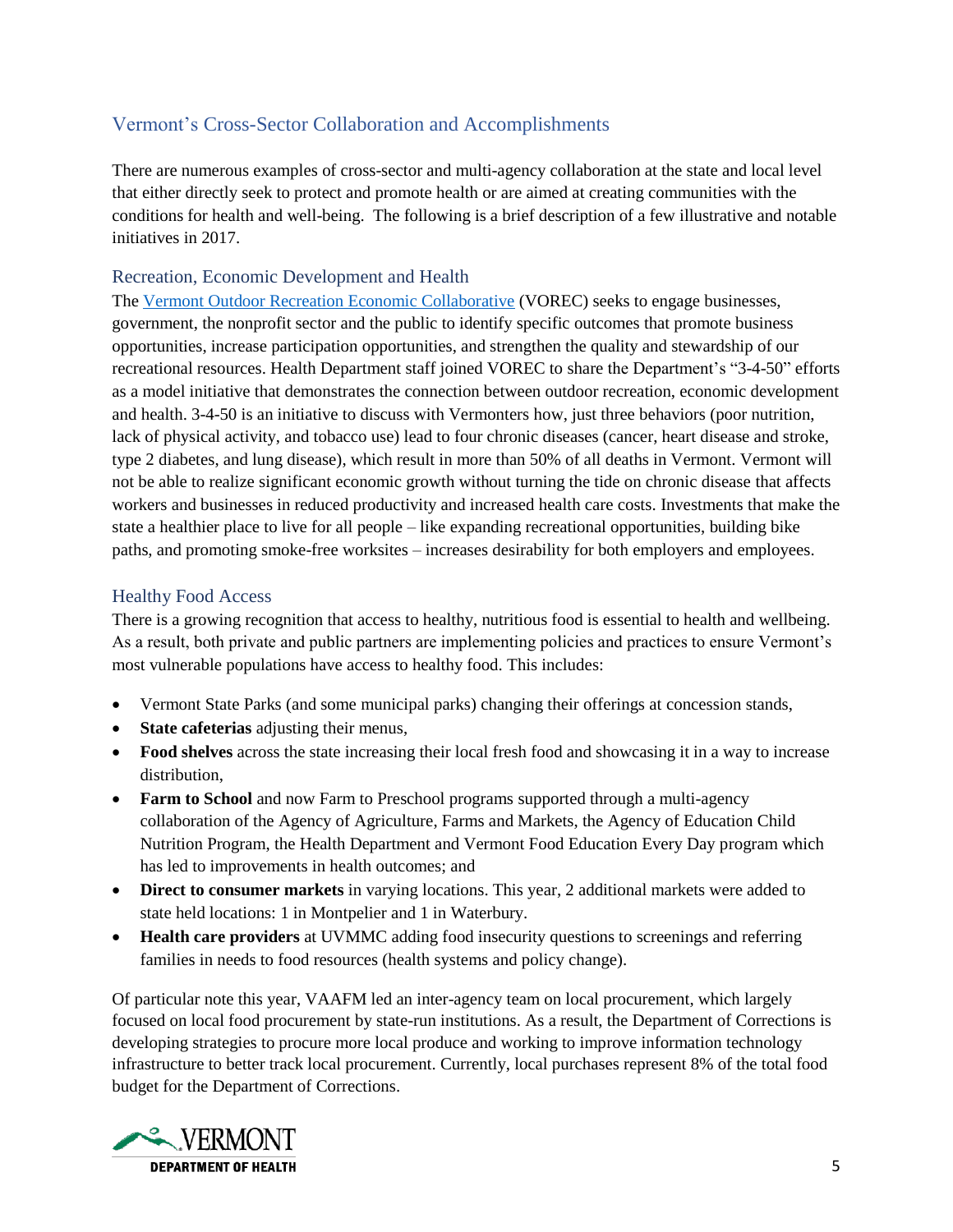### <span id="page-5-0"></span>**Weatherization**

The Department of Children and Families, the Health Department and non-governmental stakeholders are partnering on the Weatherization Program to identify strategies and funding opportunities to increase delivery of home-based services that improve building energy efficiency and healthy housing conditions.

### <span id="page-5-1"></span>Transportation Planning

The Agency of Transportation is updating the State's [Long Range Transportation Plan](http://vtrans.vermont.gov/planning/long-range-plan) and has engaged a broad range of stakeholders to participate in the process. The 2040 Long-Range Transportation Plan will lay the framework for a transportation system that, among many important goals, supports livable, healthy communities. As shown from the Total Health Expenditure Analysis mentioned above, the Agency of Transportation has a significant opportunity to influence health outcomes through many existing programs such as public transit, highway safety, and investments in active transportation options like bicycling and walking.

### <span id="page-5-2"></span>Transportation and Community Development

The [Better Connections Program](http://vtrans.vermont.gov/planning/projects-programs/better-connections) seeks to align state and local investments to increase transportation options, build resilience, and strengthen economic vitality in Vermont's community centers, through an annual grant program administered by the Vermont Agency of Transportation, in partnership with the Vermont Agency of Commerce and Community Development (ACCD). The Program encourages municipalities to proactively coordinate land use decisions with transportation investments that build community resilience. This program is of interest to the HiAP Task Force as it supports municipalities to improve walkability, connectivity, foster economic development, and create healthy communities.

### <span id="page-5-3"></span>Lead in Drinking Water in Schools

The Health Department, Department of Environmental Conservation and Agency of Education are collaborating to test drinking water for lead at each fixture used for drinking or cooking at sixteen public schools and to assist the school in taking actions to lower levels when lead is found. The schools were selected based on the of number of students served, presence of a pre-school, lead poisoning rates, and presence of corrosion control. While the schools get their drinking water from municipal water systems that monitor for lead, lead in older plumbing and drinking water fixtures can contaminate drinking water after it enters the school building. It is likely that elevated lead levels will be found in drinking water from at least one of the fixtures at most schools. The Health Department Laboratory will test water samples at no cost to the schools.

### <span id="page-5-4"></span>Draft Beneficiary Mitigation Plan for the Volkswagen Environmental Mitigation Trust

Proposed language to prioritize funding project that target investments in locations that maximize health benefits to populations most vulnerable to air pollution – youngest, oldest, compromised respiratory and cardiovascular systems–and over-burdened and under-resourced communities.